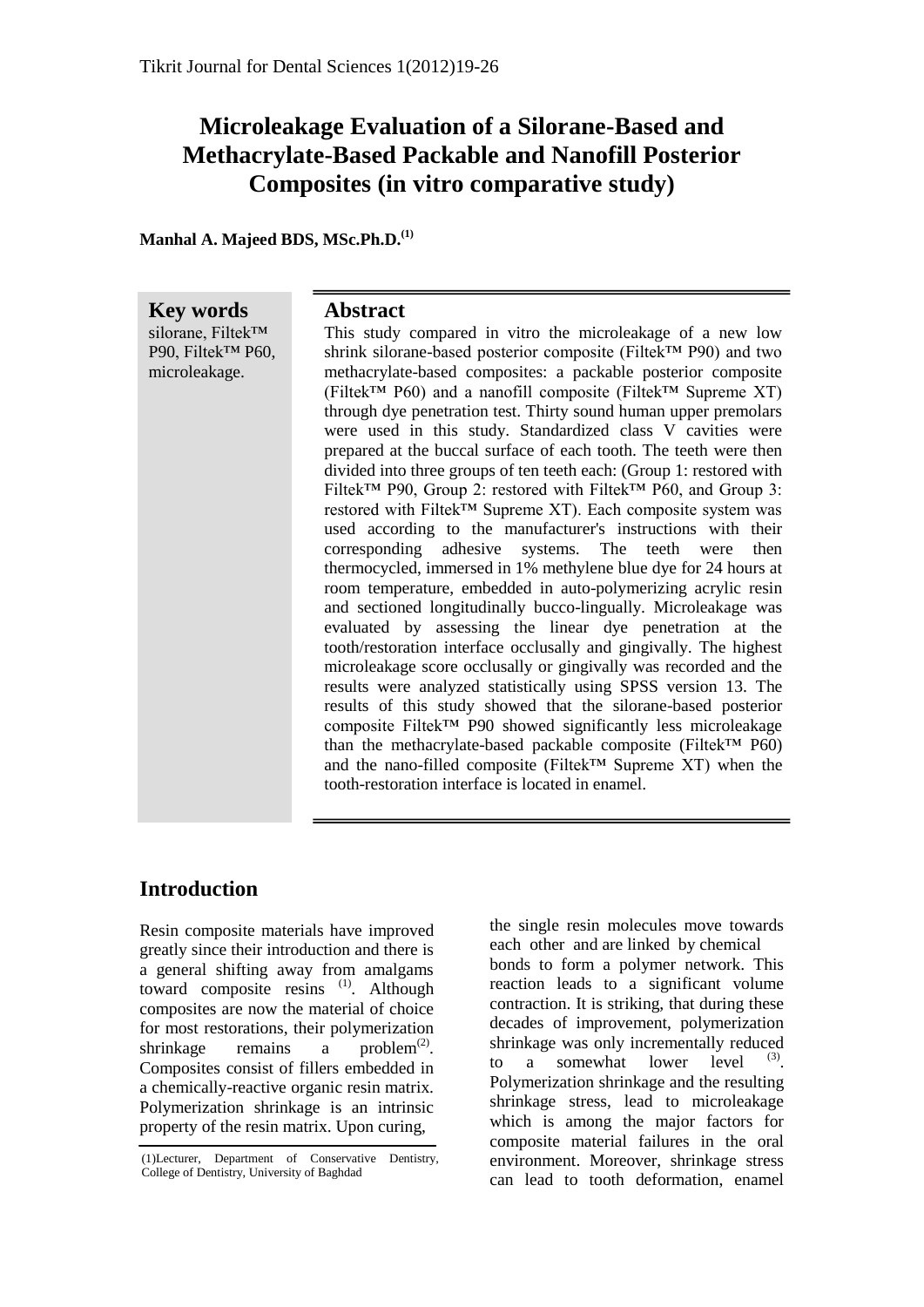cracks and stress-induced post-operative sensitivity  $(3)$ . Microleakage is defined as the clinically undetectable passage of bacteria, fluids, molecules, or ions between a cavity wall and the restorative material applied to it <sup>(4)</sup>. Microleakage at the tooth/restoration interface is considered a major factor influencing the longevity of dental restorations. It may lead to staining at the margins of the restoration, recurrent caries at the tooth/restoration interface, hypersensitive- -ity of the restored teeth, and the development of pulpal pathology<sup>(5)</sup>. Furthermore, the differences in the coefficients of thermal expansion of the tooth and the resin composite can lead to different volumetric changes in the resin and the tooth structure during temperature changes<sup>(6)</sup>. The different volumetric changes directly affect microleakage  $(7)$ . Improvements on the composite side were achieved, to a great extent, by optimizing the fillers, while the chemistry behind the organic resin matrix remained essentially the same since the pioneering work of R. L. Bowen in the 1960s. Practically all composites employ dimethacrylates such as TEGDMA, Bis-GMA or UDMA, which are radically polymerized as the primary resin. So the main strategy to reduce shrinkage was focused on increasing the filler load, thereby reducing the proportion of the methacrylate resin. Since the shrinkage is caused by the resin, the lower the proportion of resin in a composite, the lower the shrinkage will be  $(3)$ . The advent of nanotechnology in the field of dentistry is based on production of nanocomposites by improving the filler technology of submicron particle size, modification of organic matrix and silane coupling agent<sup>(8)</sup>. The nanotechnology is aimed to improve the physical and mechanical properties of the composite restoratives. Moreover, inclusion of smaller filler particles as nano-size in the final formulation of the composites results in reduction of composite's shrinkage and improving their total mechanical properties<sup> $(9)$ </sup>. However, the shrinkage intrinsic to the methacrylate resin has remained a major challenge. Therefore, exchanging the resin seems the most promising pathway to solve the shrinkage

problem (3).Siloranes are a totally new class of compounds for the use in dentistry. The name silorane derives from its chemical building blocks siloxanes and oxiranes. The combination of the two chemical building blocks of siloxanes and oxiranes provides the biocompatible, hydrophobic and low-shrinking silorane base of Filtek™ P90 Low Shrink Posterior Restorative recently introduced by 3M ESPE. This innovative resin matrix represents the major difference of Filtek™ P90 restorative compared to conventional methacrylates (10). The polymerization process of Filtek™ P90 restorative occurs via a cationic ring-opening reaction which results in a lower polymerization contraction, compared to the methacrylatebased resins which polymerize via a radical addition reaction of their double bonds. The ring-opening step in the polymerization of the silorane resin significantly reduces the amount of polymerization shrinkage which occurs in the curing process. During the polymerization process, molecules have to approach their "neighbors" to form chemical bonds. This process results in a loss of volume, namely polymerization shrinkage. In contrast to the linear-reactive groups of methacrylates, the ring-opening chemistry of the siloranes starts with the cleavage and opening of the ring systems. This process gains space and counteracts the loss of volume which occurs in the subsequent step, when the chemical bonds are formed. In total, the ring-opening polymerization process yields a reduced volumetric shrinkage as claimed by the<br>manufacturer  $^{(10)}$ . This study was manufacturer  $^{(10)}$ . This study was conducted with aim of comparing in vitro the microleakage of a new low shrink silorane-based posterior composite (Filtek™ P90) and a methacrylate-based packable posterior composite (Filtek™ P60) and a nanofill composite (Filtek™ Supreme XT) through dye penetration test.

## **Material and Method**

#### **Sample Selection**

Thirty sound human upper premolars, extracted for the purpose of orthodontic treatment, were collected for use in this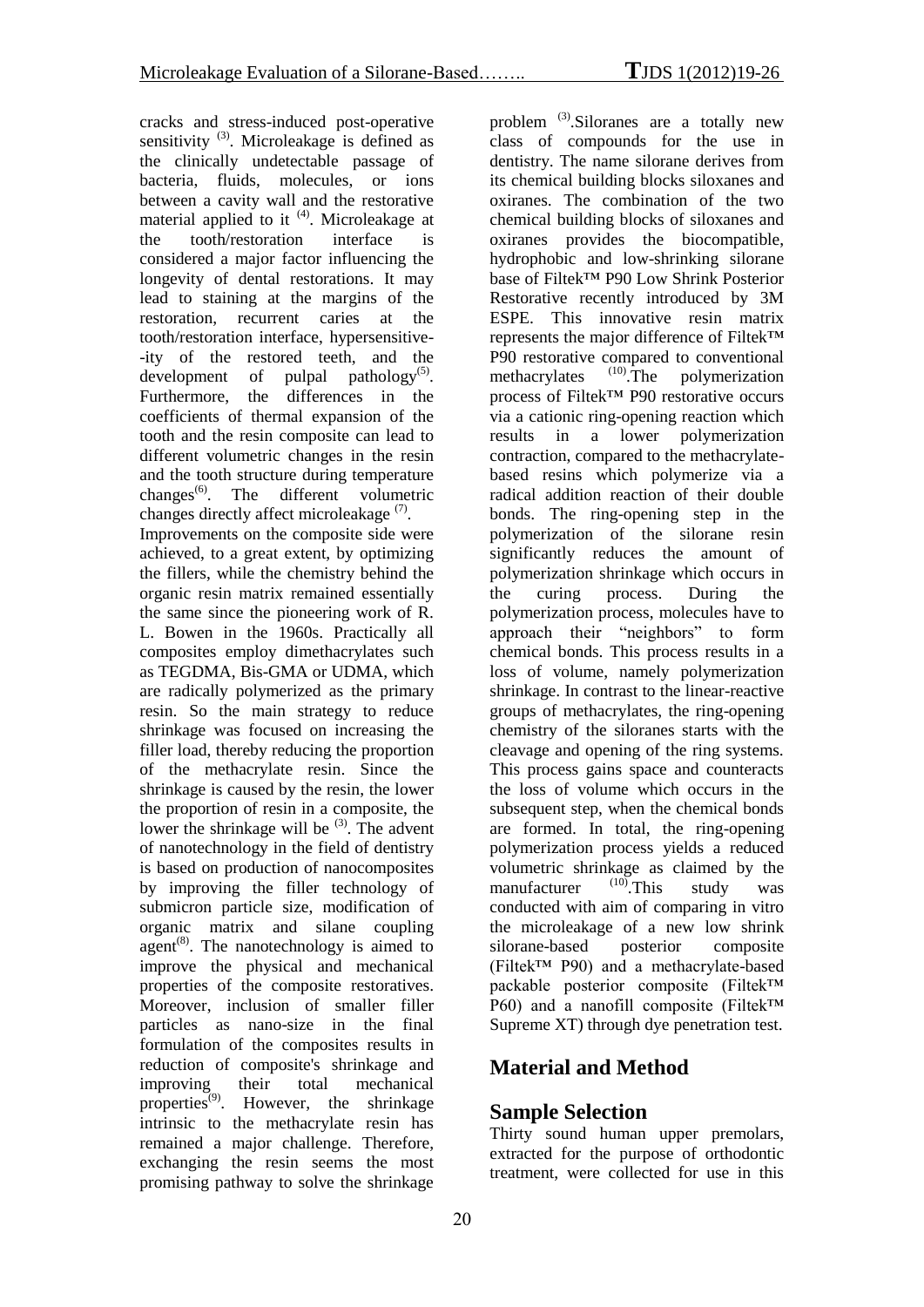study. The teeth were cleaned with pumice and carefully rinsed with water to remove the residual debris. Then the teeth were examined with a magnifying lens and light from a light curing unit for the presence of cracks. Only intact teeth free of defects and of comparable size were selected and stored in distilled water at room temperature.

#### **Cavity Preparation**

Standardized class V cavities were prepared at the buccal surface of each tooth with the gingival margin 1 mm occlusal to the cemento-enamel junction. This means that all cavo-surface line angles were prepared in enamel. A template was used to trace the outline of the cavity on the buccal surface with 3 mm width, 2 mm height and 2 mm depth. The depth of the cavity was calibrated using a periodontal probe. Cavity preparation was done using a tungsten carbide fissure bur no. 330 (Komet, Germany) in a high-speed handpiece (W&H, Austria) mounted on the vertical arm of a surveyor with copious water spray. The cavo-surface line angles were finished with a stainless steel fissure bur no. 330 (Komet, Germany) in a lowspeed handpiece (W&H, Austria) to produce a butt joint cavo-surface margins. A new bur was used for each five preparations. Non-beveled butt joint cavosurface line angles were prepared all around in order to avoid the risk of reducing or entirely removing the thin enamel layer cervically<sup>(11)</sup>.

#### **Sample Grouping**

The teeth were divided into three groups of ten teeth each according to the type of composite used to restore the cavities:

**-Group 1:** restored with a low shrink silorane-based posterior composite (Filtek™ P90) (3M ESPE, USA). Filtek™ P90 is a light-curing, radioopaque, silorane-based composite for the posterior area.It contains a hydrophobic resin matrix. It contains 55% volume (76% weight) inorganic fillers with a particle size between 0.1 and 2  $\mu$ m<sup>(12)</sup>.

**-Group 2:** restored with a packable methacrylate-based posterior composite (Filtek™ P60) (3M ESPE, USA).

Filtek™ P60 restorative material is a visible-light activated, radiopaque, restorative composite, designed for use in posterior restorations. The filler in Filtek™ P60 restorative is zirconia/silica. The inorganic filler loading is 61% by volume (without silane treatment) with a particle size range of 0.01 to 3.5 μm. It contains BIS-GMA, UDMA and BIS-EMA resins  $^{(13)}$ .

**-Group 3:** restored with a nanofill methacrylate-based composite (Filtek™ Supreme XT) (3M ESPE, USA).

Filtek™ Supreme XT universal material is a visible-light activated, restorative composite designed for use in anterior and posterior restorations. The fillers are a combination of aggregated zirconia/silica cluster filler with an average cluster particle size of 0.6 to 1.4 μm with primary particle size of 5-20 nm and nonagglomerated/non-aggregated 20 nm silica filler. The inorganic filler loading is 59.5% by volume (78.5% by weight). It contains BIS-GMA, UDMA, TEGDMA, and BIS-EMA resins  $(14)$ .

#### **Restorative Procedure**

Each composite system was used according to the manufacturer's instructions with their corresponding adhesive systems. Shade A3 was used for each composite type. Filtek™ P90 composite resin comes with a specially developed system adhesive (P90 System Adhesive, 3M ESPE AG, Germany) which consists of a self-etch primer and a bond. The primer was applied to the entire surfaces of the cavity with a disposable brush and massaged over the entire area for 15 seconds, then air dried gently, and light cured for 10 seconds with a Coltolex halogen light curing unit (Coltene Whaladent, France). Then the bond was applied to the entire surface of the cavity with a disposable brush, air dried gently, and light cured for 10 seconds as for the primer. Then Filtek™ P90 composite resin was applied to the cavity of each tooth in Group 1 with a plastic instrument and light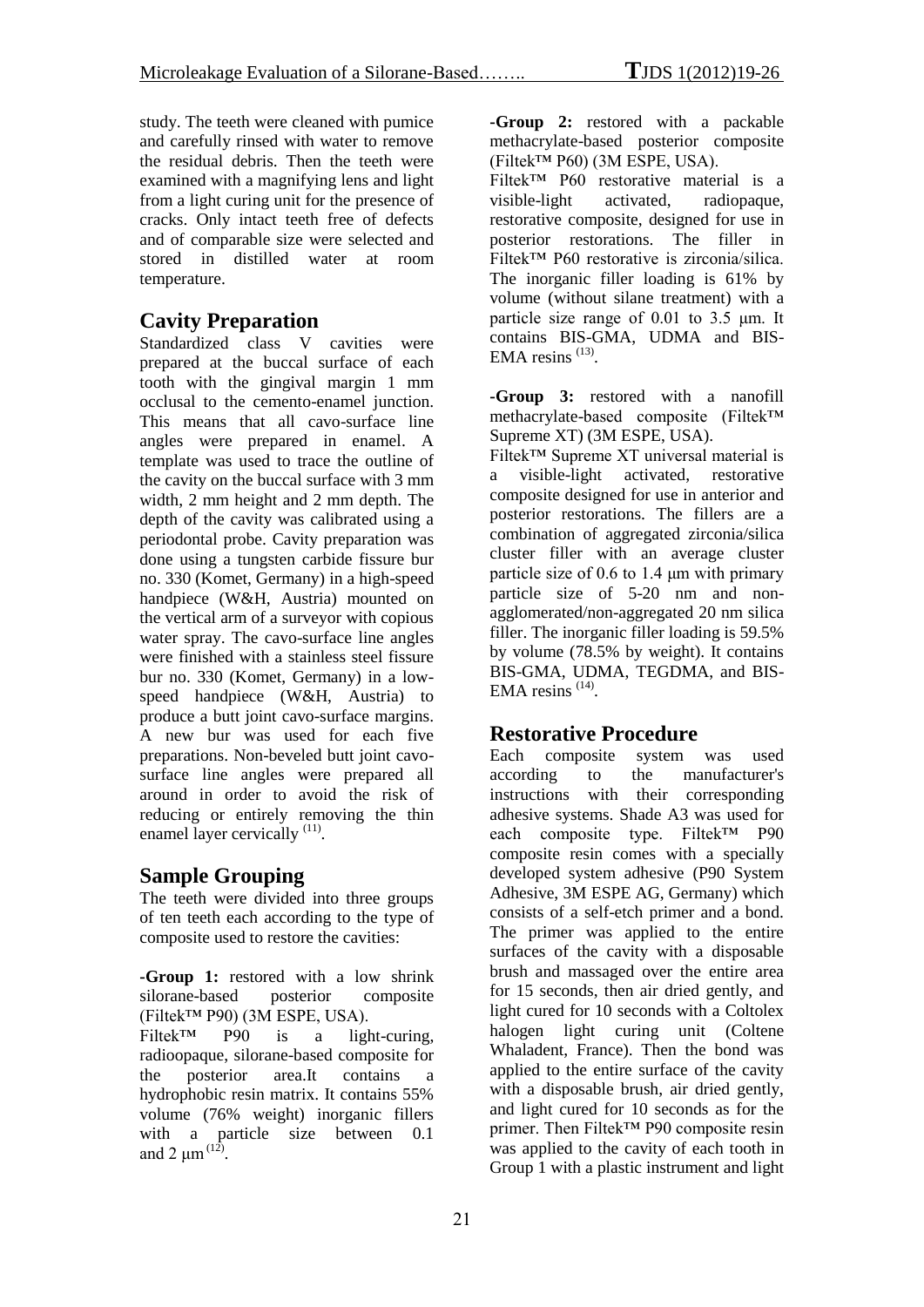cured for 40 seconds according to the manufacturer's instructions<sup>(12)</sup>.For Filtek<sup>™</sup> P60 and Filtek<sup>™</sup> Supreme XT, Adper<sup>™</sup> Single Bond 2 Adhesive (3M ESPE, USA) was used. It is a moist bonding adhesive containing 10%, 5 nm colloidal filler. The use of Adper™ Single Bond 2 Adhesive was preceded by acid etching of enamel and dentin as a part of the procedure. Phosphoric acid gel (META Biomed Co., Ltd, Korea) was applied to enamel and dentin for 15 seconds, rinsed for 10 seconds. Excess water was removed using a cotton pellet. The surface should appear glistening without pooling of water. Then Adper™ Single Bond 2 Adhesive was applied to the etched enamel and dentin using a fully saturated disposable brush for 15 seconds with gentle agitation, followed by gentle air thinning for five seconds to evaporate solvents, and light cured for 10 seconds<sup>(15)</sup>. Then Filtek<sup>™</sup> P60 and Filtek™ Supreme XT composite resins were applied to the cavities of Group 1 and Group 2 respectively with a plastic instrument and light cured for 20 seconds according to the manufacturer's instructions<sup> $(13,14)$ </sup>.

## **Thermocycling**

Thermocycling was done to simulate temperature changes in the oral cavity that might result in changes in the microspace between the tooth and the restoration. This was done by cycling the teeth between two water baths: one of the water baths maintained at 5ºC and the other at 55ºC, with a dwell time of 30 seconds. The number of cycles was 10 cycles assuming ten cycles of hot and cold drinking per day  $^{(16)}$ .

## **Dye Penetration Test**

After thermocycling, the teeth were dried and their apices were blocked with autopolymerizing acrylic resin to prevent dye penetration through the apical foramen. Then the teeth were coated with two layers of nail varnish to within approximately 2 mm of the tooth/restoration interface to prevent dye penetration from anywhere except via the tooth/restoration interface.

The teeth were then immersed in 1% methylene blue dye for 24 hours at room temperature.

#### **Sectioning**

After dye penetration, the teeth were rinsed well under running water, dried, and embedded in blocks of autopolymerizing acrylic resin. Then the teeth were sectioned longitudinally buccolingually through the cusps' tips using a diamond wheel mounted in a sectioning machine (Accutom) with water cooling.

## **Microleakage Measurement**

Microleakage was evaluated by assessing the linear dye penetration at the tooth/restoration interface occlusally and gingivally according to the scoring system used by Radhica et al.  $(2010)^{(17)}$  by examining the sections of the teeth using a dissecting microscope (Wild, Heerbrugg, Switzerland) under a magnification of x4 as follows:

-Score  $0 =$  no dye penetration.

-Score  $1 =$  dye penetration into enamel.

-Score  $2 =$  dye penetration beyond the dentino-enamel junction.

-Score 3= dye penetration into the axial wall.

The highest microleakage score occlusally or gingivally was recorded and the results were analyzed statistically using SPSS version 13.

#### **Results**

The descriptive statistics (mean, standard deviation, minimum and maximum) of dye penetration scores at the tooth/restoration interface of the different groups are shown in (Table 1). From this table, it can be seen that Filtek™ P60 composite showed the highest microleakage scores, followed by Filtek™ supreme XT composite, while Filtek™ P90 showed no dye penetration at all (score 0).Comparison of dye penetration scores at the tooth/restoration interface of the different types of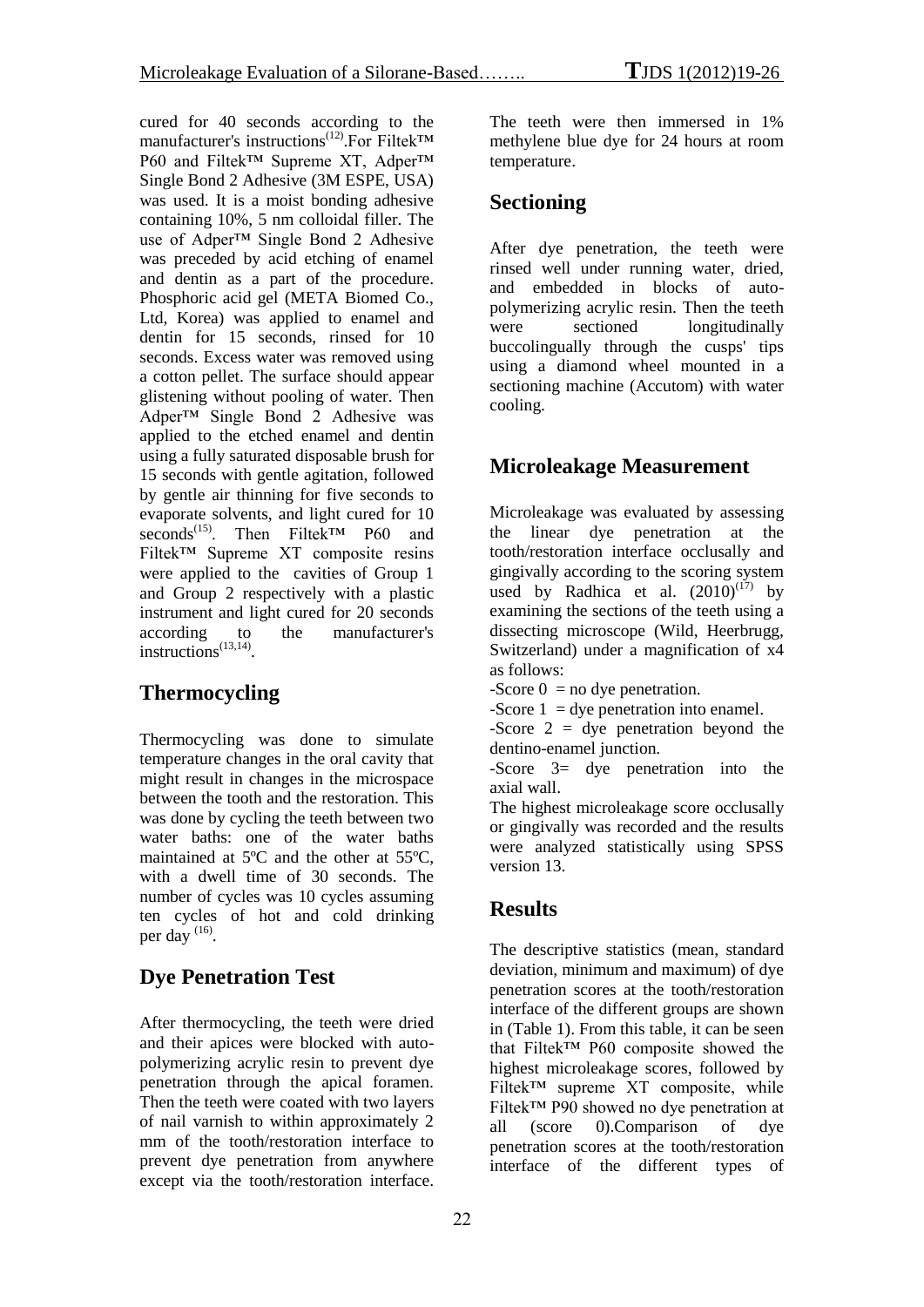composite by one-way ANOVA test revealed a statistically highly significant difference among the different groups as shown in (Table 2).Further comparisons between groups by LSD test revealed a statistically highly significant difference in dye penetration scores between the teeth restored with Filtek™ P90 and those restored with Filtek™ P60 and Filtek™ Supreme XT, and a statistically significant difference in dye penetration scores between the teeth restored with Filtek™ P60 and those restored with Filtek™ Supreme XT shown in (Table 3).Figures 1,2, and 3 show longitudinal sections of teeth restored with Filtek™ P90, Filtek™ P60, and Filtek™ Supreme XT respectively.

## **Discussion**

Microleakage evaluation is the most common method of assessing the sealing efficiency of a restorative material<sup> $(18)$ </sup>. In this study, the highly significant decrease in microleakage of the cavities restored with the Filtek<sup>™</sup> P90 composite resin as compared with the Filtek™ P60 and Filtek™ Supreme XT composite resins could be attributed to the inherent ring opening polymerization of the silorane monomers in Filtek™ P90 composite resin which can compensate the volume reduction as the molecules come closer to each other compared to the radical polymerization of the methacrylate-based Filtek™ P60 and Filtek™ Supreme XT composite resins, which is linear polymerization, manifested as a reduction in polymerization shrinkage stress at the tooth/restoration interface. It is also hypothesized that since silorane technology provides lower polymerization shrinkage and related polymerization stress than methacrylate-based composite resins, it should be able to withstand thermocycling fatigue at the tooth/restoration interface better than the methacrylate-based composite resins<sup>(19)</sup>. This finding is in agreement with the results of Palin et al.  $(2005)^{(20)}$ , Yamazaki et al.

 $(2006)^{(2)}$ , and Bagis et al.  $(2009)^{(21)}$ , who all reported that silorane-based resin

composite had significantly lower polymerization contraction than the methacrylate-based composite resins investigated. This would appear to indicate that ring-opening has in fact taken place with a concomitant contraction that is relatively small. However, this finding disagrees with the results of Ernst et al.  $(2009)^{(18)}$ , who found that the microleakage of teeth restored with silorane was similar to others restored with the methacrylate-based composite Tetric Ceram and Clearfil SE Bond. The contrary in results could be attributed to the difference in the type of adhesive system used which is an all-in-one (7th generation) experimental bond of silorane previously produced by the company, while in this study, the new bond produced with silorane which is two-steps, twocomponents bond (6th generation) was used.On the other hand, the high microleakage scores seen with the Filtek™ P60 composite resin as compared with the Filtek™ Supreme XT composite resin could be attributed to the increase in the amount of filler particles and a consequent reduction in viscosity of the Filtek™ P60 composite resin, leading to an inadequate adaptation to the enamel walls $^{(22)}$ . The packable composites have insufficient matrix available for wetting the cavity wall and melting of the subsequent layers leading to formation of voids $^{(13)}$ . Other factors which might contribute to the high leakage scores of Filtek™ P60 and Filtek™ Supreme XT composite resins could be:

**1.** The difference between the coefficient of thermal expansion of the composite resin and that of the tooth structure due to high filler content<sup>(23)</sup>, and this further decreased the marginal adaptation when the specimens were thermocycled $(17)$ .

This is in agreement with the results of Al-Boni and Raja  $(2010)^{(19)}$ , who found that the Filtek™ P60 composite resin was the most affected by thermocycling. They reported that the thermal stresses encountered following thermocycling resulted in failure of the adhesive system at the interface of the tooth and restoration and may have contributed to the increase in microleakage.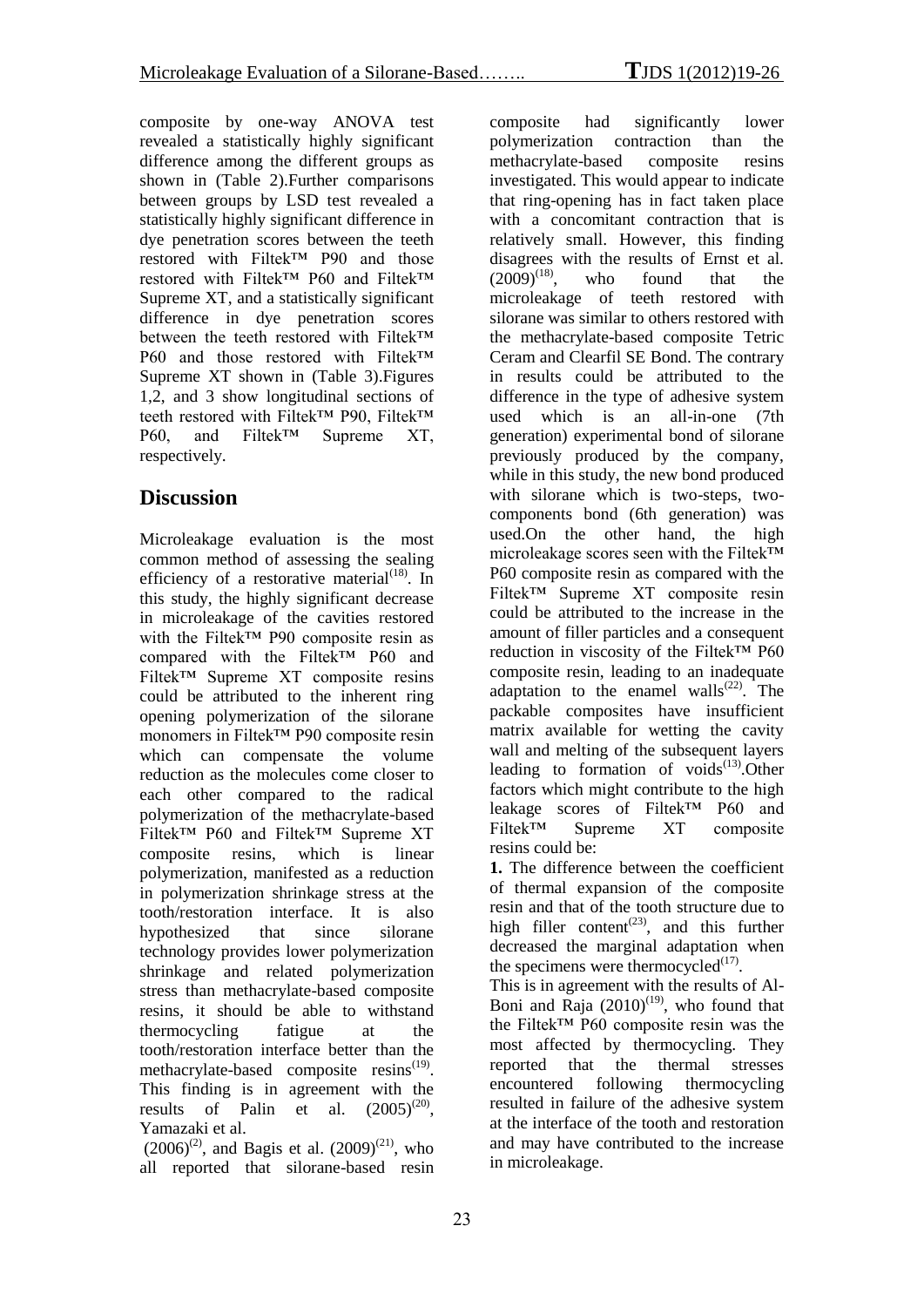**2.** In order to obtain a good seal, the adhesive monomers have to penetrate into the collagen network. After etching, if this network is dehydrated, the collagen will collapse and will impede the penetration of monomers and the formation of a good hybrid layer. The wet bonding technique implies that the dentin surface must be moist when applying the adhesive in order to promote the diffusion of the polymerizable monomers. After the acid etching, water fills the spaces in the collagen network. Primers must bring enough monomers to fill these spaces in the network and take water's place. To do so, the primer is combined to a solvent, such as acetone or ethanol, which help to remove water from the collagen network. The Adper™ Single Bond 2 Adhesive used in this study with Filtek™ P60 and Filtek™ Supreme XT composite resins contains water. This extra water competes



Fig.(1):- Longitudinal section of a tooth restored with Filtek™ P90 showing no dye penetration occlusally and gingivally(score 0).

with the alcohol solvent, preventing its efficient penetration through the collagen network, leading to the formation of voids $^{(24)}$ .On the other hand, the P90 System Adhesive used with Filtek™ P90 composite resin relies on a self-etch primer which simultaneously decalcifies the inorganic component and infiltrates the collagen fibers at the same time, thus minimizing the potential for voids $^{(25,26)}$ .

#### **Conclusion**

The silorane-based posterior composite Filtek™ P90 showed significantly less microleakage than the methacrylate-based packable composite (Filtek™ P60) and the nano-filled composite (Filtek™ Supreme XT) when the tooth-restoration interface is located in enamel.



Fig.(2):- Longitudinal section of a tooth restored with Filtek™ P60 showing dye penetration up to the axial wall (score 3).



Fig.(3):- Longitudinal section of a tooth restored with Filtek™ Supreme XT showing dye penetration beyond the dentino-enamel junction occlusally and gingivally (score 2).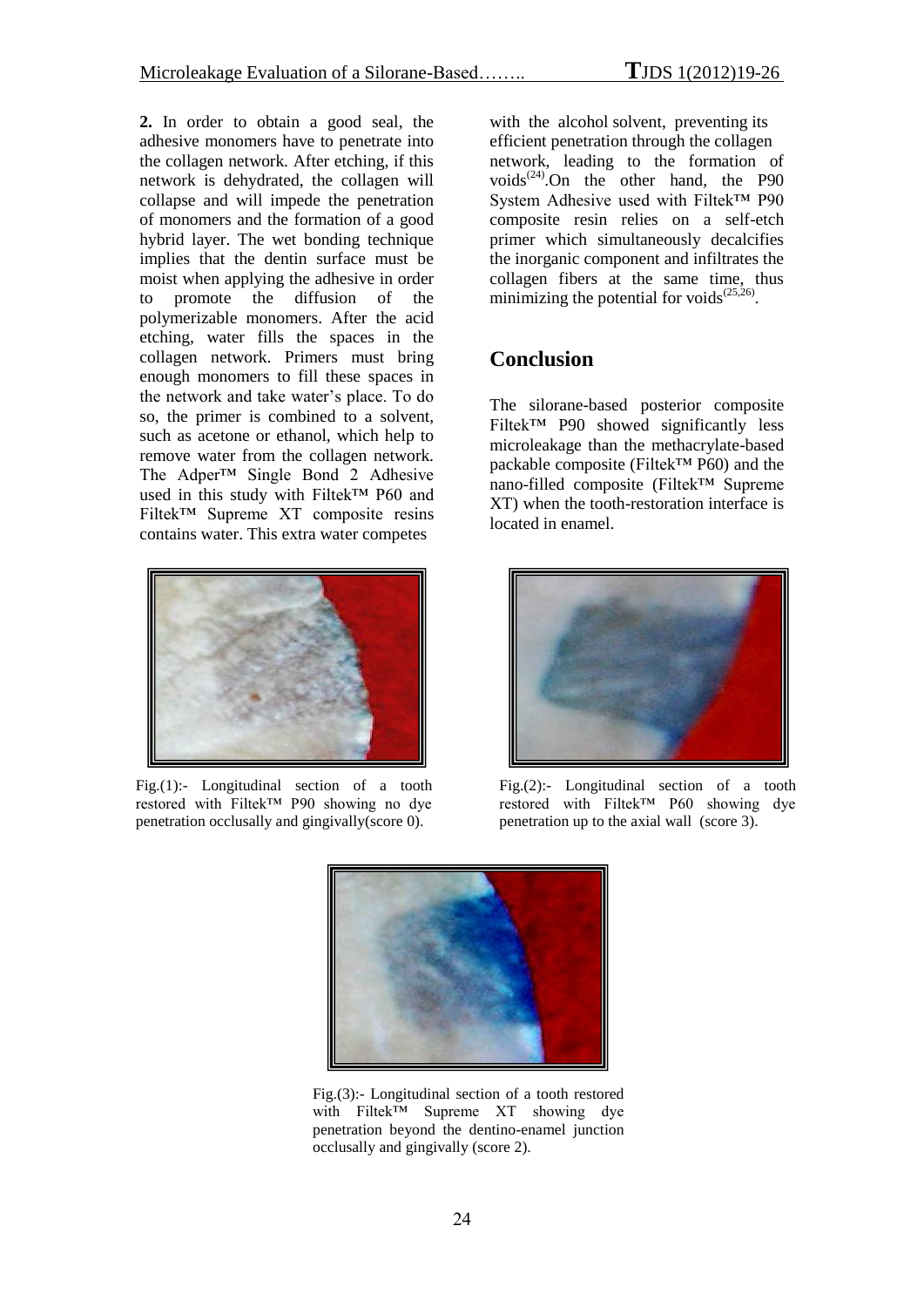Table (1):- Descriptive statistics of dye penetration scores at the occlusal and gingival walls of the different groups.

| <b>Groups</b>  |    | Mean | S.D    | <b>Minimum</b> | <b>Maximum</b> |
|----------------|----|------|--------|----------------|----------------|
| <b>P90</b>     | 10 | .100 | .31623 | .00.           | 1.00           |
| <b>P60</b>     | 10 | 2.70 | .48305 | 2.00           | 3.00           |
| <b>Supreme</b> | 10 | 2.30 | 48305  | 2.00           | 3.00           |

Table(2):- One-way ANOVA test for comparison of dye penetration scores at the tooth/restoration interface of the different types of composite.

|                                                   | Sum of<br>squares | df | <b>Mean</b><br><b>Square</b> |        | Sig.     |
|---------------------------------------------------|-------------------|----|------------------------------|--------|----------|
|                                                   | 39.200            |    | 19.600                       | 103.76 | .000     |
|                                                   | 5.100             | 27 | 0.198                        |        | $(HS)^*$ |
| <b>Between Groups<br/>Within Groups<br/>Total</b> | 44.300            | 29 |                              |        |          |

\*(HS): Highly significant (p≤0.01)

Table (3):- LSD test for comparison of dye penetration scores at the tooth/restoration interface of the different types of composite.

| Groups           | Sig.         |  |  |
|------------------|--------------|--|--|
| <b>P90 * P60</b> | $.000$ (HS)* |  |  |
| P90* Supreme XT  | $.000$ (HS)* |  |  |
| P60* Supreme XT  | $.05(S)**$   |  |  |

 \*(HS): Highly significant (p≤0.01) \*\*(S): Significant (p≤0.05)

# **References**

1-Shenoy A. Is it the end of the road for dental amalgam. A critical review? J Conserv Dent 2008;11:99–107.

2-Yamazaki P, Bedran-Russo A, Pereira P, Swift E. Microleakage Evaluation of a New Low-shrinkage Composite Restorative Material.Oper Dent 2006; 31(6), 670-6.

3-Filtek™ LS Low Shrink Posterior Restorative. Technical Product Profile. 3M ESPE.

4-Kidd EA. Microleakage: A review. J Dent 1976; 4: 199-206.

5-Alani AH, Toh CG. Detection of microleakage around dental restorations: A review. Oper Dent 1997; 22: 173-85.

6-Bullard RH, Leinfelder KF, Russel CM. Effect of coefficient of thermal expansion on microleakage. J Am Dent Assoc 1988; 116: 871-4.

7-Momoi H, Iwase H, Nakano Y, kohno A, Asanuma A, Yanagisawa K . Gradual increase in

marginal leakage of resin composite restorations with thermal stress. J Dent Res 1990; 69: 1659-63.

8-Beun S, Glorieux T, Devaux J, Vreven J, Leloup G. Characterization of nanofilled compared to universal and microfilled composites. Dent Mater 2007; 23(1): 51-9.

9-Condon JR, Ferracane JL. Reduced polymerization stress through non-bonded nanofiller particles. Biomater 2002; 23(18): 3807-15.

10-Weinmann W, Thalacker C, Guggenberger R. Siloranes in dental composites. Dent Mater 2004; 21:68-74.

11-Safar KJ. Evaluation of microleakage in new adhesive systems. Iraqi J Oral & Dent Sc adhesive systems. Iraqi 2004; 3(1): 13-21.

12-Leaflet of Filtek™ P90 Low Shrink Posterior Restorative. 3M ESPE, USA and 3M ESPE AG, Germany.